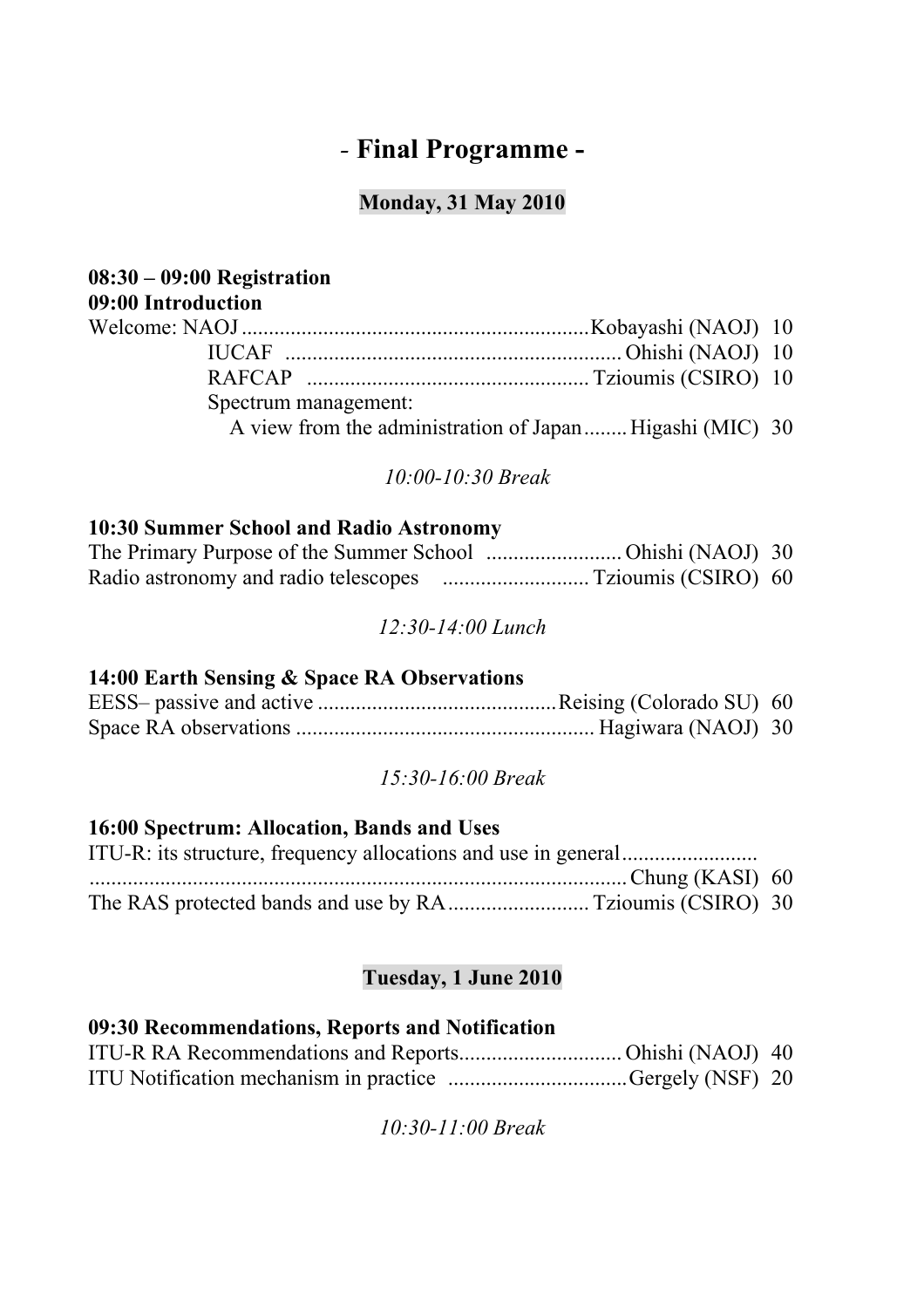### **11:00 Radio Science & Technology— I**

| Units, dB & stuff: understanding each others' lingo Clegg (NSF) 30 |  |
|--------------------------------------------------------------------|--|
| Radio science basics including antennasPonsonby (Manchester) 60    |  |

## *12:30-14:00 Lunch*

### **14:00 Radio Science & Technology— II** Propagation: fundamentals and models .................................Wilson (CSIRO) 30 Receivers...............................................................................Noguchi (NAOJ) 30 Backends ............................................................................Okumura (NAOJ) 30

## *15:30-16:00 Break*

### **16:00 Interference to Radio Astronomy**

| Interference to RA and RFI mitigation techniques | Baan (ASTRON) 90 |  |
|--------------------------------------------------|------------------|--|

## **Wednesday, 2 June 2010**

## **09:00 International, National and Regional Regulatory Structure— I**

| Preparatory process toward World Radio Conferences Gergely (NSF) 40 |  |
|---------------------------------------------------------------------|--|
|                                                                     |  |
|                                                                     |  |

## *10:40-11:00 Break*

| 11:00 International, National and Regional Regulatory Structure—II |  |
|--------------------------------------------------------------------|--|
|                                                                    |  |
|                                                                    |  |

*12:00-13:00 Lunch*

## **13:10 Excursion**

Transportation by bus to the Nobeyama Radio Observatory, with a technical presentation. **Return by bus to Tokyo**

**Thursday, 3 June 2010**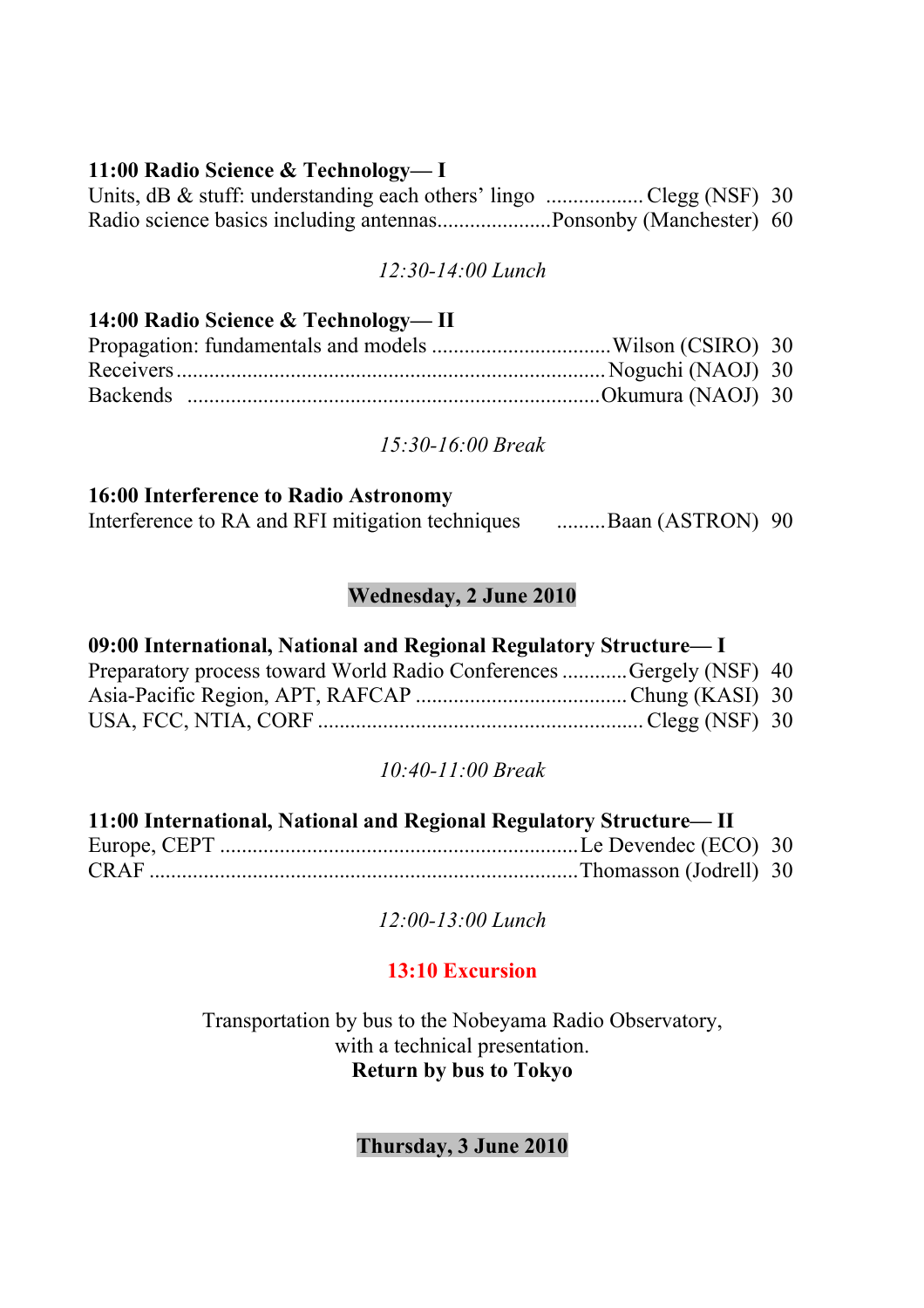## **09:00 International, National and Regional Regulatory Structure— III**

| Radio Astronomy Frequency Committee in Japan  Chikada (NAOJ) 45 |  |
|-----------------------------------------------------------------|--|
|                                                                 |  |

### *10:30-11:00 Break*

#### **10:30 Coordination with Other Services**

| Coordination with Satellites (CLOUDSAT, LEOs, etc.)Ruf (DLR) 45 |  |
|-----------------------------------------------------------------|--|

#### *12:30-14:00 Lunch*

| 14:00 RFI from New Technologies and Unlicensed Devices – I |  |  |
|------------------------------------------------------------|--|--|
|                                                            |  |  |
|                                                            |  |  |
|                                                            |  |  |

#### *15:30-16:00 Break*

### **16:00 RFI from New Technologies and Unlicensed Devices – II** RFID ...............................................................................Thomasson (Jodrell) 30 Software-defined Radio & Cognitive Radio................................Clegg (NSF) 30 Solar Power Satellites *..............................................................* Ohishi (NAOJ) 30

## **Friday, 4 June 2010**

#### **09:00 New Frontiers in Spectrum Management**

### *10:30-11:00 Break*

## **11:00 Concluding Remarks**

| The future of regulation of radio astronomyGergely (NSF) 30 |  |
|-------------------------------------------------------------|--|
|                                                             |  |

### *12:30-13:30 Lunch*

Informal meeting on Rep. F.2107